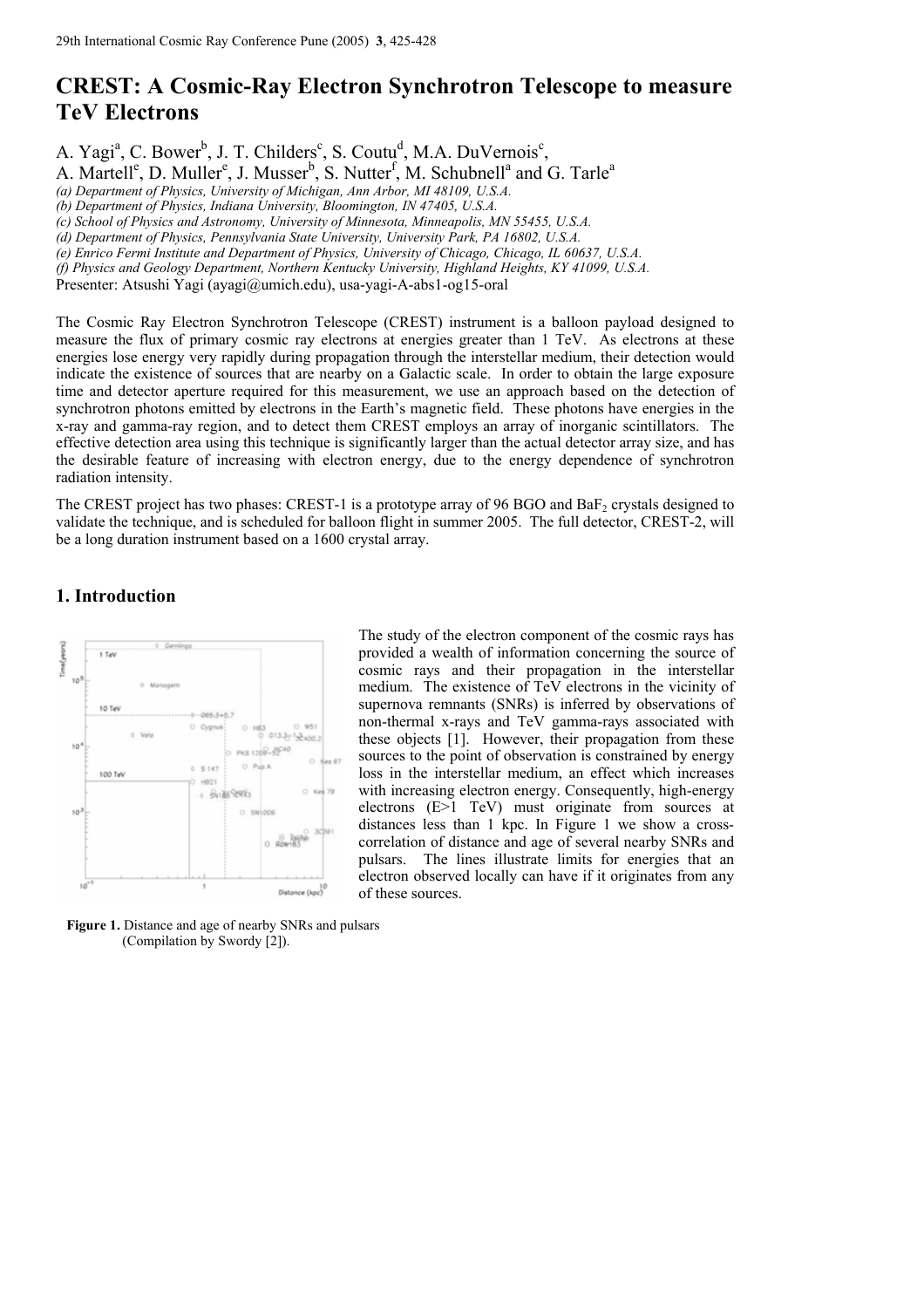#### 426 *A. Yagi et al.*

Based on these considerations it is reasonable to expect the electron spectrum at energies greater than 1 TeV to depart significantly from a simple power law continuation of the spectrum at lower energies, and that the form this spectral distortion takes will depend in detail on the distribution and age of nearby cosmic ray sources, as discussed in ref. [1]. Hints of a threshold in the electron energy spectrum at energies of roughly 2 TeV are seen in recent ATIC data [3], but it is clear that further measurements with increased sensitivity are needed.

### **2. Detection Method**

The CREST instrument is designed to measure the UHE electron spectrum in the energy range 1-50 TeV, an energy range within which one expects the electron spectrum to depart dramatically from an extrapolation of the electron spectrum at sub-TeV energies, as discussed above. The CREST detector concept is presented in Figure 2. The CREST instrument detects the primary electron through observation of the synchrotron radiation generated by the electron in the Earth's magnetic field. This technique has been suggested over the years [4, 5] but has never been fully exploited. It allows very large detector apertures, since the instrument



need only intersect a portion of the line of photons, which extend over hundreds of meters of space, and not necessarily the electron itself. Conceptually, the detector in Figure 2 has an effective area determined by the spatial extent of the synchrotron x-rays, and not the physical size of the detector. To separate these events from background photons, two characteristics of the radiation must be exploited - the formation of a line of photons at the detector, and the very short time interval over which these photons are detected. These requirements drive us to propose a spatially segmented detector with good (i.e., <2ns) timing resolution.

Figure 2. CREST detection concept. The effective area, R<sub>s</sub>, of the detector is much larger than the actual physical size of detector.

#### **3. Instrumentation (CREST-1)**

The primary objective of the CREST-1 flight is the direct measurement of the x-ray background count rate and energy spectra as a function of atmospheric depth, validating simulation-based estimates of the background to the measurement of the UHE electron spectrum in CREST-2. CREST-1 consists of an array of 96 scintillator crystals (50 mm dia. x 10 mm) surrounded by a veto system used to reject signals due to penetrating charged particles, as shown in Figure 3. Each scintillator crystal is optically coupled to a photomultiplier tube (PMT) and is read out by custom electronics that measures signal amplitude from 1 keV to 10 MeV and relative timing to 250 ps. A multilevel trigger level selects events for analysis. Events with energies greater than 20 keV are sent to a multiplicity logic which selects n events in  $\sim$  5 ns. Each multiplicity level n is prescaled up to  $n > 3$ . Both BGO and BaF<sub>2</sub> crystals are being tested in the CREST-1 detector.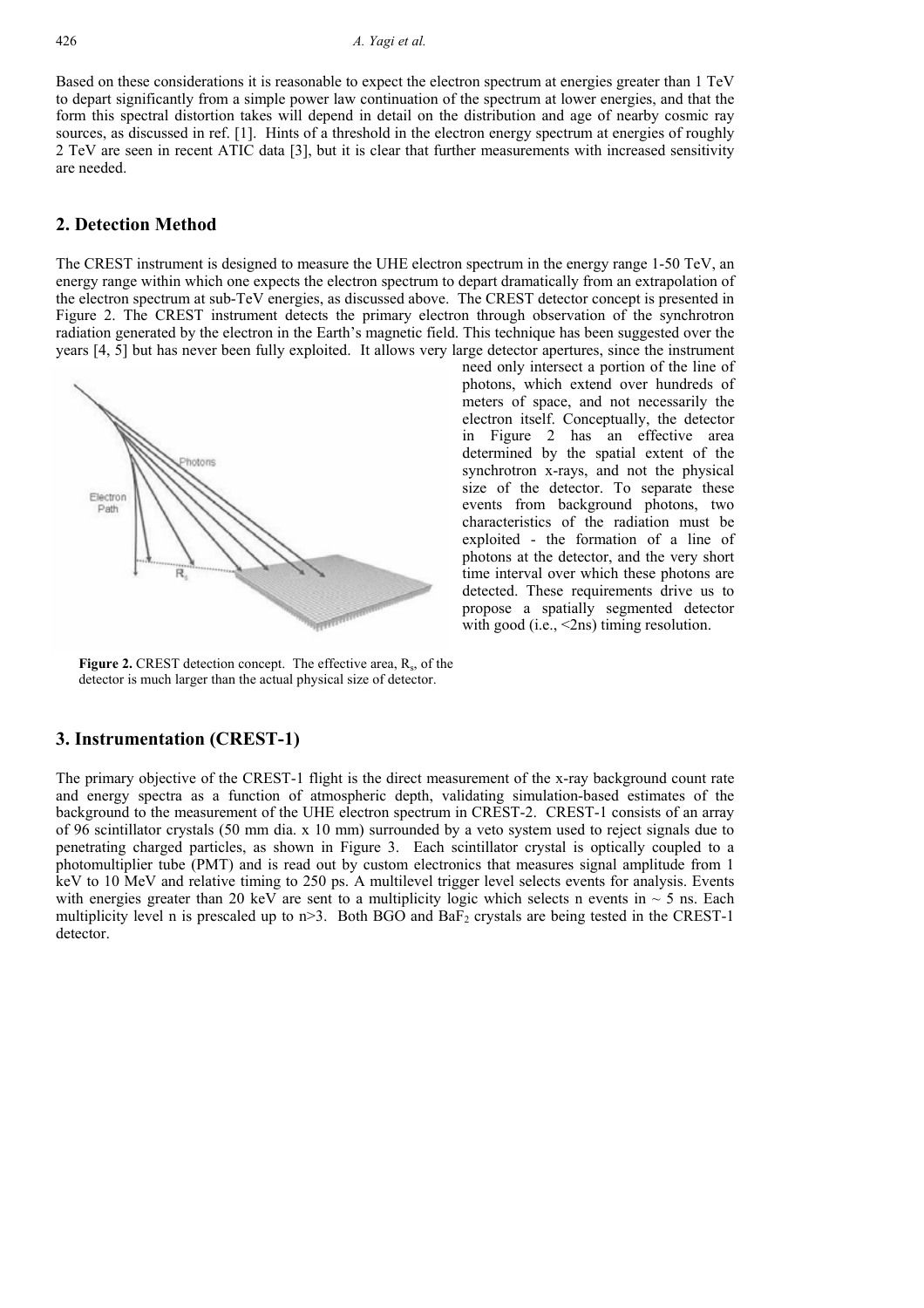

**Figure 3.** The CREST-1 instrument (dimensions in inches)

BGO provides excellent conversion efficiency at relatively low cost, but exhibits a slow fluorescence decay time that is not ideal in this application.  $BaF<sub>2</sub>$  has excellent timing properties but scintillates in the UV, traditionally requiring the use of expensive UV-sensitive photomultiplier tubes. To address this issue we have developed a new technique for vacuum depositing a wavelength shifter (diphenyl stilbene) directly on the surface of the BaF2 crystal, allowing for the first time the use of regular bi-alkali window PMTs in reading out  $BaF_2$ . The relative performance of BGO and  $BaF_2$  will be compared using data obtain from the CREST-1 test flight. CREST-1 will be flown in late August, 2005 from Ft. Summer, New Mexico.

### **4. CREST-2**

Following a successful demonstration of the CREST concept by the CREST-1 instrument, the CREST-2 instrument will be engineered and constructed over a 2 year period. CREST-2 will consist of a 1600 element crystal array, and will be designed either as a ULDB or LDB instrument, depending upon available balloon craft capabilities at that time. Simulations indicate that for a 100 day exposure as many as 250 electrons with energies greater than 2 TeV will be detected. Figure 4 shows the expected results for a 100 day flight, for two assumed UHE electron source distributions. Table 1 shows the expected number of events vs. primary electron energy, assuming a uniform electron source spatial distribution.